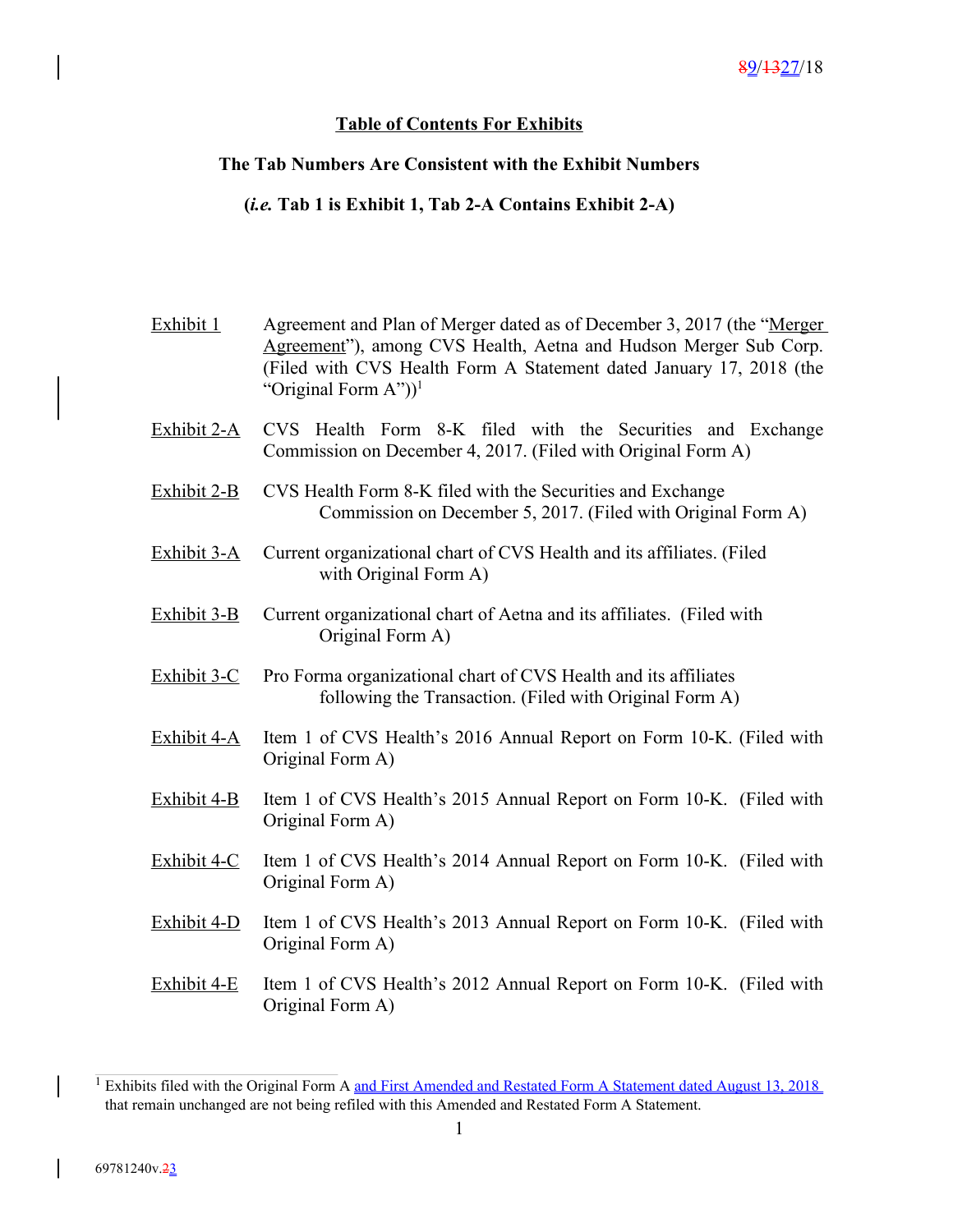- Exhibit 5-A Aetna's 2016 Annual Report to Stockholders on Form 10-K (Filed with Original Form A)
- Exhibit 5-B Aetna's 2015 Annual Report to Stockholders on Form 10-K. (Filed with Original Form A)
- Exhibit 5-C Aetna's 2014 Annual Report to Stockholders on Form 10-K. (Filed with Original Form A)
- Exhibit 5-D Aetna's 2017 Annual Report to Stockholders on Form 10-K.
- Exhibit 6 CVS Health's Quarterly Report on Form 10-Q for the quarter ended September 30, 2017. (Filed with Original Form A)
- Exhibit 7-A Directors and Executive Officers of CVS Health (Updated Filed with Amended and Restated Form A dated August 13, 2018 ("First Amended and Restated Form A"))<sup>2</sup>
- Exhibit 7-B Directors and Executive Officers of CVS Pharmacy (Updated Filed with the First Amended and Restated Form A)<sup>3</sup>
- Exhibit 8-A NAIC Biographical Affidavits of Directors and Executive Officers of CVS Health. *The Applicant is requesting confidential treatment with respect to the personal information in the biographical affidavits and is filing redacted biographical affidavits with the complete confidential biographical affidavits filed under separate cover. (UpdatedFiled with the First Amended and Restated Form A)* 4
- Exhibit 8-B NAIC Biographical Affidavits of Directors and Executive Officers of CVS Pharmacy. *The Applicant is requesting confidential treatment with respect to the personal information in the biographical affidavits and is filing redacted biographical affidavits with the complete confidential biographical affidavits filed under separate cover. (UpdatedFiled with the First Amended and Restated Form A)* 5
- Exhibit 9-A Bridge Facility Commitment Letter, dated December 3, 2017, among CVS Health, Barclays Bank PLC, Goldman Sachs Bank USA, Goldman Sachs Lending Partners LLC, Bank of America, N.A. and Merrill Lynch, Pierce, Fenner & Smith Incorporated. (Filed with Original Form A)

<sup>&</sup>lt;sup>2</sup> Updated with list provided to Insurance Department under cover of letter dated June 8, 2018.

 $3 \text{ U}$  Updated with list provided to Insurance Department under cover of letter dated June 8, 2018.

<sup>&</sup>lt;sup>4</sup> Redacted biographical affidavits updated to include those biographical affidavits provided to the Insurance Department under cover of letter dated February 21, 2018. Both redacted and unredacted biographical affidavits have been updated to include Mr. Derica Rice and Mr. Kevin Hourican whose biographical affidavits were included with the updated list of directors and executive officers provided to the Insurance Department under cover of letter dated June 6, 2018. Ms. Foulkes, who resigned, has been removed.

<sup>&</sup>lt;sup>5</sup> Ms. Foulkes, who has resigned, has been removed.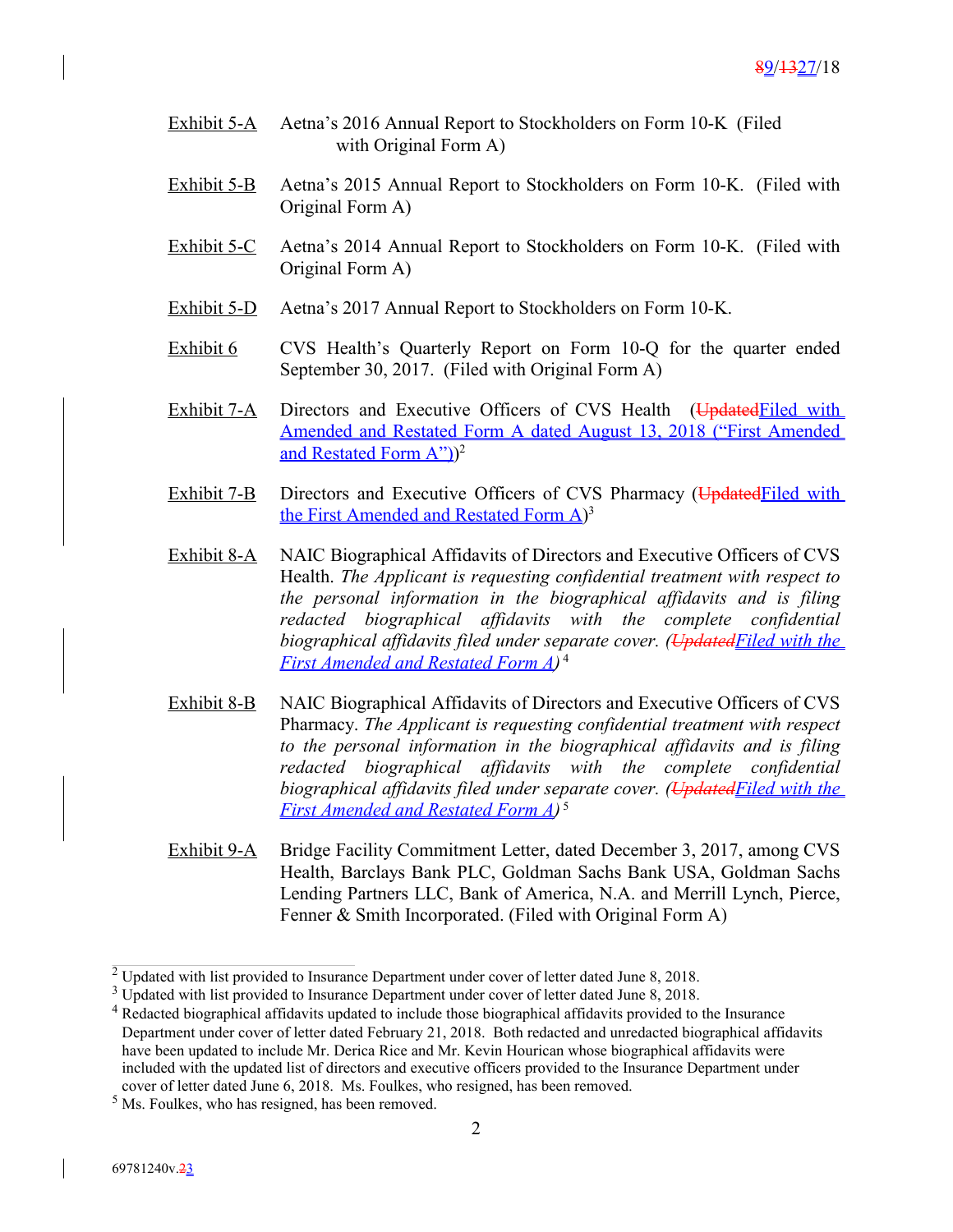- Exhibit 9-B Joinder to Bridge Facility Commitment Letter, dated December 15, 2017, among CVS Health, Barclays Bank PLC, Goldman Sachs Bank USA, Goldman Sachs Lending Partners LLC, Bank of America, N.A., Merrill Lynch, Pierce, Fenner & Smith Incorporated and each of the Additional Commitment Parties party thereto. (Filed with Original Form A)
- Exhibit 9-C Term Loan Agreement, dated as of December 15, 2017, by and among CVS Health, the lenders party thereto and Barclays Bank PLC, as administrative agent. (Filed with Original Form A)
- Exhibit 9-D CVS Health Form 8-K filed with the Securities and Exchange Commission on December 19, 2017. (Filed with Original Form A)
- Exhibit 10-A CVS Health's 2016 Annual Report to Stockholders (including audited consolidated Financial Statements and the independent public accounting firm's report thereon) and CVS Health Form 10-K Filed with the SEC For Fiscal Year Ended December 31, 2016. (Filed with Original Form A)
- Exhibit 10-B CVS Health's 2015 Annual Report to Stockholders (including audited consolidated Financial Statements and the independent public accounting firm's report thereon) and CVS Health Form 10-K Filed with the SEC For Fiscal Year Ended December 31, 2015. (Filed with Original Form A)
- Exhibit 10-C CVS Health's 2014 Annual Report to Stockholders (including audited consolidated Financial Statements and the independent public accounting firm's report thereon) and CVS Health Form 10-K Filed with the SEC For Fiscal Year Ended December 31, 2014. (Filed with Original Form A)
- Exhibit 10-D CVS Health's 2013 Annual Report to Stockholders (including audited consolidated Financial Statements and the independent public accounting firm's report thereon) and CVS Health Form 10-K Filed with the SEC For Fiscal Year Ended December 31, 2013. (Filed with Original Form A)
- Exhibit 10-E CVS Health's 2012 Annual Report to Stockholders (including audited consolidated Financial Statements and the independent public accounting firm's report thereon) and CVS Health Form 10-K Filed with the SEC For Fiscal Year Ended December 31, 2012. (Filed with Original Form A)
- Exhibit 11 CVS Health Investor Fact Sheet and Investor Presentation December 4, 2017. (Filed with Original Form A)
- Exhibit 12 Financial Projections of the Domestic Insurers (Updated)<sup>6</sup>

<sup>&</sup>lt;sup>6</sup> Updated Aetna Life Insurance Company projections which reflect changes in liabilities (fluctuations adjusted in allother liabilities) as The ALIC financial projections have been updated from those provided to the Insurance-Department in the May 14, 2018 Form A response. CVS Health and Aetna do not currently anticipate changes into<br>the day assets, net income or capital and surplus from the projections that were provided with the Original Form net income or capital and surplus from the projections that were provided with the Original Form-ADepartment under cover of letter dated August 31, 2018 to provide for the Divestiture. The remainder of the Domestic Insurer financial projections remain the same.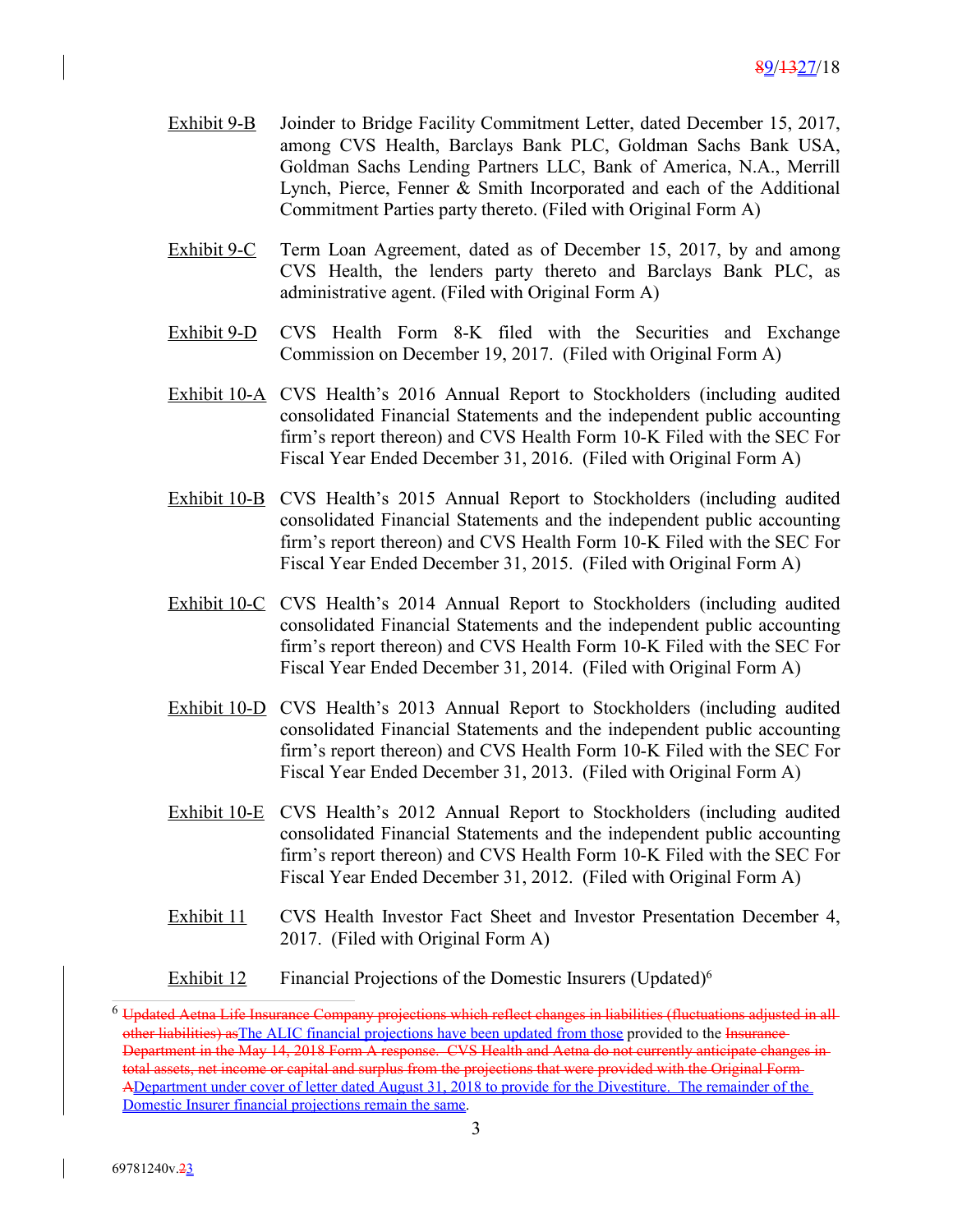- Exhibit 13 Cash Flow Projections of CVS Health. (Filed with Original Form A)
- Exhibit 14 Business Plans of the Domestic Insurers. (Filed with Original Form A)
- Exhibit 15-A Annual Statements of Aetna Life Insurance Company For Years 2014-2016. (Filed with Original Form A)
- Exhibit 15-B Annual Statements of Aetna Insurance Company of Connecticut For Years 2014-2016. (Filed with Original Form A)
- Exhibit 15-C Annual Statements of Aetna Health and Life Insurance Company For Years 2014-2016. (Filed with Original Form A)
- Exhibit 15-D Annual Statements of Aetna Health Inc. (a Connecticut corporation) For Years 2014-2016. (Filed with Original Form A)
- Exhibit 15-E Annual Statements of Aetna Better Health Inc. (a Connecticut corporation) For Years 2014-2016. (Filed with Original Form A)
- Exhibit 15-F Annual Statements for the Domestic Insurers for 2017 (Filed with the First Amended and Restated Form A)<sup>7</sup>

Exhibit 15-G Quarterly Statements for the Domestic Insurers for the Quarter Ended June 30, 2018

- Exhibit 16 Competitive Impact Analysis of the Transaction in the State of Connecticut. (Updated) (Aetna Health and Life Insurance Company is currently writing Medicare Supplement in Connecticut. There are no current plans to suspend Medicare Supplement in Connecticut. Amended Exhibit 16 reflects this change and also includes Exhibit X).<sup>8</sup>
- Exhibit 17 Form S-4 Registration Statement Filed with the SEC on January 4, 2018. (Filed with Original Form A)
- Exhibit 18-A Financial Strength and Debt Ratings of the Applicant. (Filed with Original Form A)
- Exhibit 18-B Financial Strength and Debt Ratings of Aetna and the Domestic Insurers. (Filed with Original Form A)
- Exhibit 19 Material Litigation and Investigations of the Applicant. (Updated Filed with the First Amended and Restated Form A)<sup>9</sup>

 $<sup>7</sup>$  Filed with the Applicant's May 14, 2018 Form A response to comments.</sup>

 $8$  Exhibit 16 has been updated in regard to Item A.2 (Health Only), page 2 to provide that "Aetna Health and Life-Insurance Company is currently writing Medicare Supplement in Connecticut." This was provided with the May 14, 2018 Form A response to include the Divestiture.

<sup>&</sup>lt;sup>9</sup> The information included is from CVS Health's Form 10-Q for period ended June 30, 2018 and Annual Report to Stockholders for the Year Ended December 31, 2017.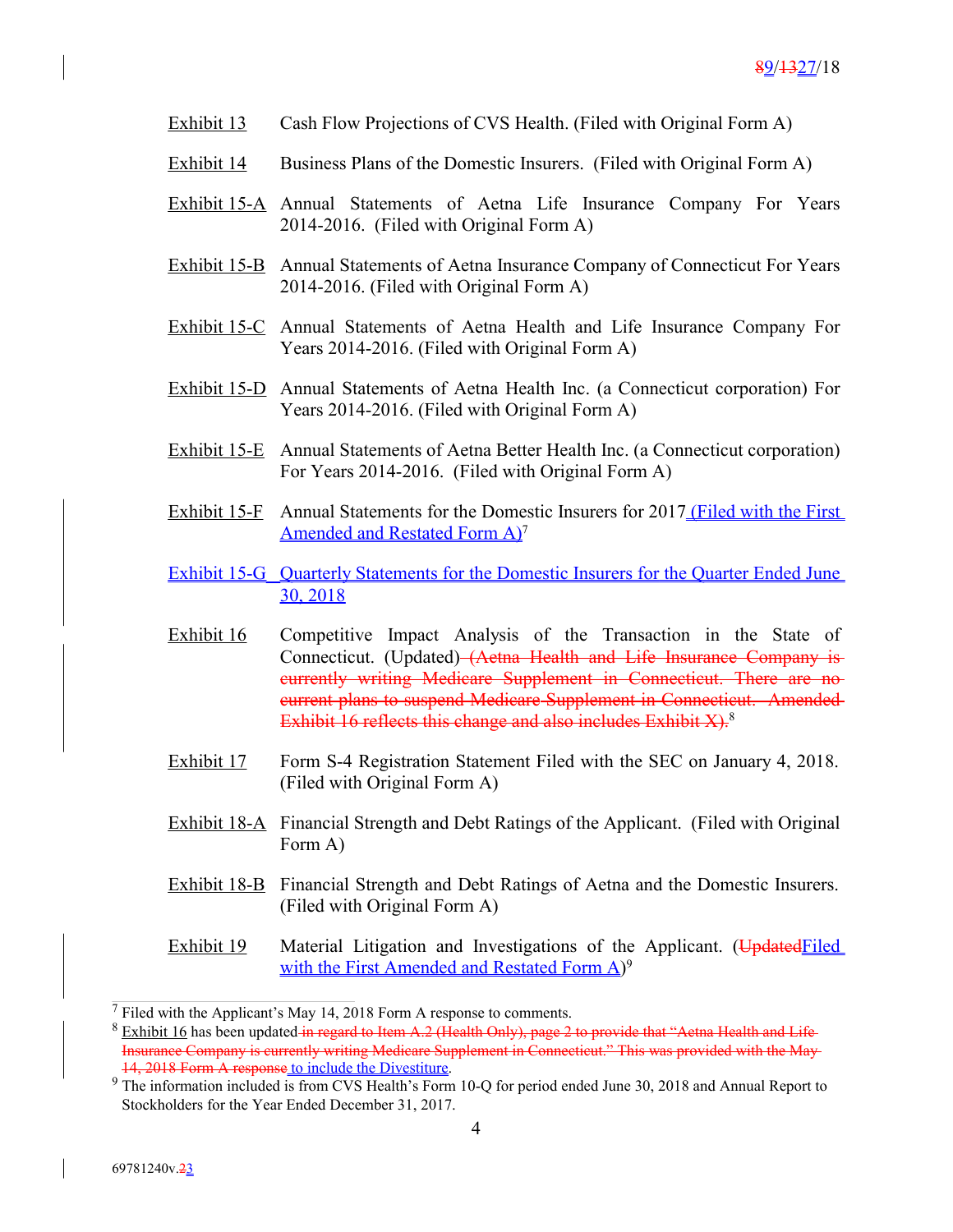- Exhibit 20 List of Regulatory Filings of the Applicant. (Filed with Original Form A)
- Exhibit 21 State of Connecticut Form A Checklist. (Filed with Original Form A)
- **Exhibit 22** Redacted Disclosure Schedules to The Merger Agreement (Filed under cover of letter dated August 15, 2018 as a supplement to the First Amended and Restated Form A).<sup>10</sup>
- Exhibit 23 Company Organizational Documents (as defined in the Merger Agreement) (Filed with the First Amended and Restated Form A)
- Exhibit 24 Parent Organizational Documents (as defined in the Merger Agreement) (Filed with the First Amended and Restated Form A)<sup>11</sup>
- Exhibit 25 Directors and Executive Officers of the Domestic Insurers (Filed with the First Amended and Restated Form A)<sup>12</sup>
- Exhibit 26 Biographical Affidavits of the Directors and Executive Officers of the Domestic Insurers. *The Applicant is requesting confidential treatment with respect to the personal information in the biographical affidavits and is filing redacted biographical affidavits with the complete confidential biographical affidavits filed under separate cover. (Filed with the First Amended and Restated Form A)*<sup>13</sup>
- Exhibit 27 CVS Health Form 8-K regarding the long term financing obtained March 6, 2018 by CVS Health. (Filed with the First Amended and Restated Form  $A$ <sup>14</sup>
- Exhibit 28 CVS Health Deleveraging Slides. (Filed with the First Amended and Restated Form A)<sup>15</sup>
- Exhibit 29 A.M. Best Description of Leverage. (Filed with the First Amended and Restated Form A)<sup>16</sup>

 $10$  Included in the Company (Aetna's) Disclosure Schedules is the detailed description of a contemplated employee retention program and the description of fines and their amounts requested in the Insurance Department's July 31, 2018 request letter to the Applicant.

<sup>&</sup>lt;sup>11</sup> The Applicant has included the Articles and Bylaws that CVS Health provided to Aetna at the time of the Merger Agreement, as well as the Articles and Bylaws of CVS Health subsequently amended as described in the Form 8-K included with this Exhibit.

<sup>&</sup>lt;sup>12</sup> Filed with the Applicant's May 14, 2018 Form A response to comments.

<sup>&</sup>lt;sup>13</sup> Filed with the Applicant's May 14, 2018 Form A response to comments and as subsequently updated under cover of letter dated July 20, 2018.

<sup>&</sup>lt;sup>14</sup> Filed with the Applicant's May 14, 2018 Form A response to comments.

<sup>&</sup>lt;sup>15</sup> Filed with the Applicant's May 14, 2018 Form A response to comments.

<sup>&</sup>lt;sup>16</sup> Filed with the Applicant's May 14, 2018 Form A response to comments.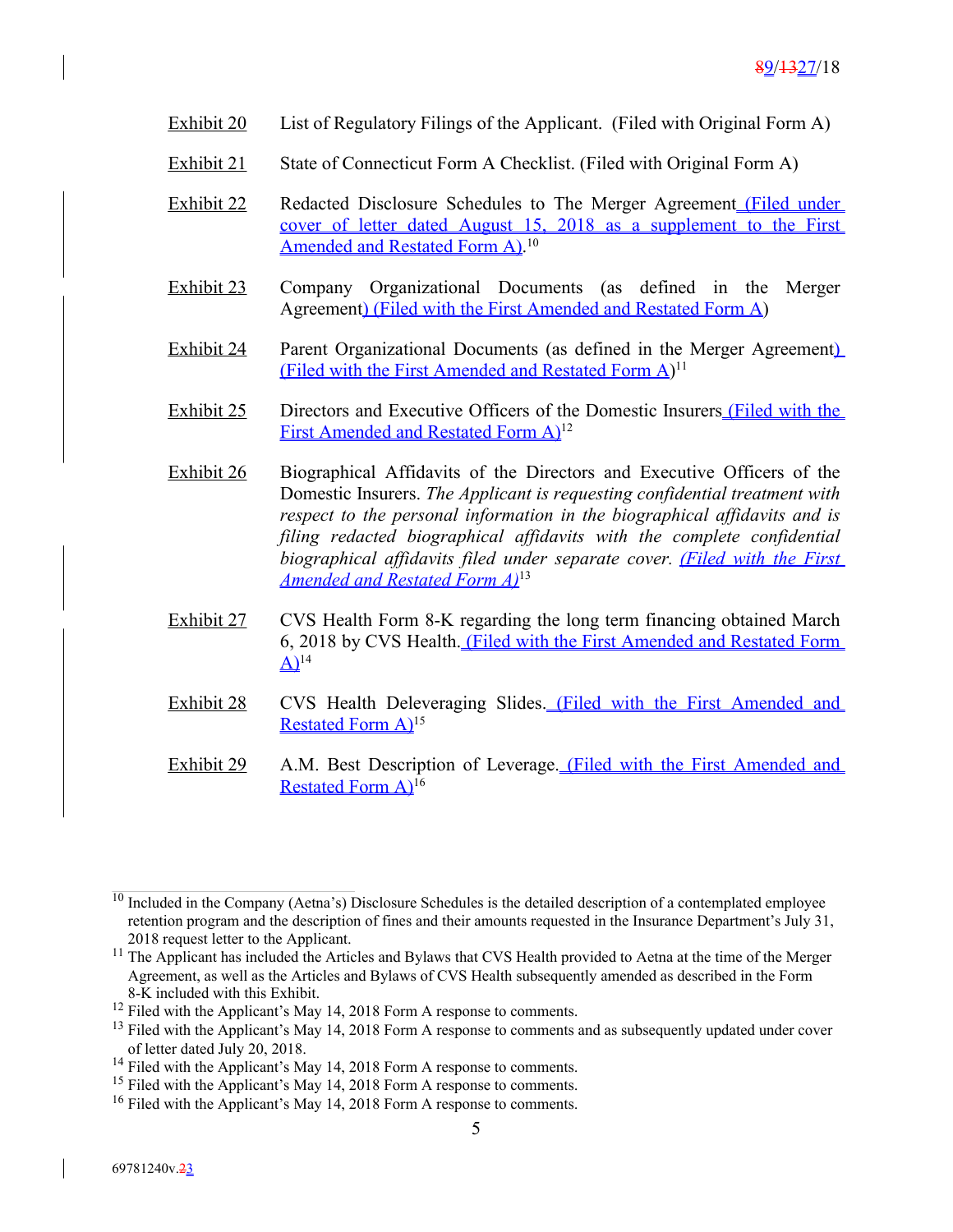- Exhibit 30 Documentation of anticipated cash demands including a debt payment schedule over the next 5 years with the amounts broken down by source. (Filed with the First Amended and Restated Form A)<sup>17</sup>
- Exhibit 31 Capital Management Plan. (Filed with the First Amended and Restated Form  $A$ <sup>18</sup>
- Exhibit 32 CVS Health Corporate governance guidelines. (Filed with the First Amended and Restated Form A)<sup>19</sup>
- Exhibit 33 February 1, 2018 Form 8-K regarding the second request received from the Department of Justice(Filed with the First Amended and Restated Form  $\overline{A}$ <sup>20</sup>
- Exhibit 34 Overview of the types of items requested in a second request. (Filed with the First Amended and Restated Form A)<sup>21</sup>
- Exhibit 35 Redacted HSR Filing Statements for Aetna and CVS Health. (Filed with the First Amended and Restated Form A)<sup>22</sup>
- Exhibit 36 CVS Health Information Security Controls. (Filed with the First Amended and Restated Form  $A)^{23}$
- Exhibit 37 CVS Health's 2017 Annual Report to Stockholders (including audited consolidated Financial Statements and the independent public accounting firm's report thereon) and CVS Health Form 10-K Filed with the SEC For Fiscal Year Ended December 31, 2017. (Filed with the First Amended and Restated Form  $A^{24}$
- Exhibit 38 Final Effective Form S-4 Registration Statement Filed with the SEC on February 9, 2018. (Filed with the First Amended and Restated Form A)<sup>25</sup>
- Exhibit 39 CVS Health Form 10-Q For the Period Ended March 31, 2018. (Filed with the First Amended and Restated Form A)<sup>26</sup>

 $17$  Filed with the Applicant's July 24, 2018 Form A response to comments.

<sup>&</sup>lt;sup>18</sup> Filed with the Applicant's May 14, 2018 Form A response to comments.

<sup>&</sup>lt;sup>19</sup> Filed with the Applicant's May 14, 2018 Form A response to comments.

 $20$  Filed with the Applicant's May 14, 2018 Form A response to comments.

<sup>&</sup>lt;sup>21</sup> Filed with the Applicant's May 14, 2018 Form A response to comments.

<sup>&</sup>lt;sup>22</sup> Redactions of Item  $4(c)$  and  $4(d)$  document lists and Items 5 dollar amounts which are confidential.

<sup>&</sup>lt;sup>23</sup> Filed with the Applicant's May 14, 2018 Form A response to comments.

<sup>&</sup>lt;sup>24</sup> SEC Form 10-K provided to Insurance Department under cover of letter dated February 21, 2018 and Annual Report to Stockholders provided to Insurance Department in the Applicant's May 14, 2018 response.

<sup>&</sup>lt;sup>25</sup> Filed under cover of letter to the Insurance Department dated February 21, 2018.

<sup>&</sup>lt;sup>26</sup> Filed under cover letter to the Insurance Department dated June 8, 2018.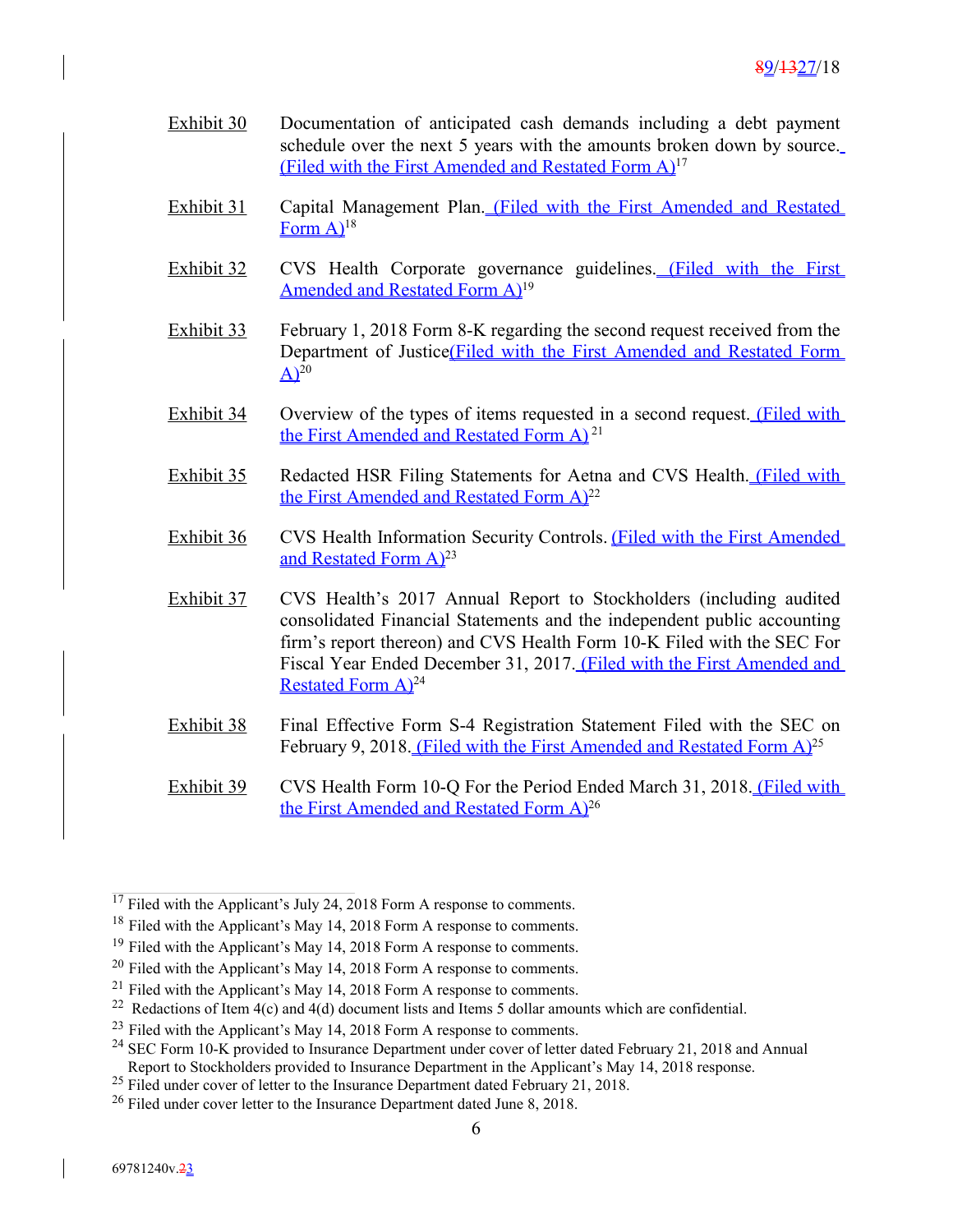- Exhibit 40 CVS Health Form 10-Q For the Period Ended June 30, 2018. (Filed with the First Amended and Restated Form A)<sup>27</sup>
- Exhibit 41 CVS Health Form 8-K dated June 6, 2018 Regarding Post-Closing Management. (Filed with the First Amended and Restated Form A)<sup>28</sup>
- Exhibit 42 Copies of Regulatory Filings. (Filed with the First Amended and Restated Form  $A)^{29}$
- Exhibit 43 CVS Health Form 8-K Filed with the Securities and Exchange Commission on September 27, 2018 Regarding the Divestiture
- Exhibit 44 Aetna Form 8-K filed with the Securities and Exchange Commission on September 27, 2018 Regarding the Divesture

 $27$  Filed with SEC on August 8, 2018.

<sup>&</sup>lt;sup>28</sup> Filed with the Insurance Department under cover of letter dated June 8, 2018.

<sup>&</sup>lt;sup>29</sup> Filed with the Applicant's May 14, 2018 Form A response to comments. This includes a list of international filings. We have also included Form 8-K's filed with the SEC regarding the shareholder votes related to the transaction and dismissal of litigation related to the transaction.